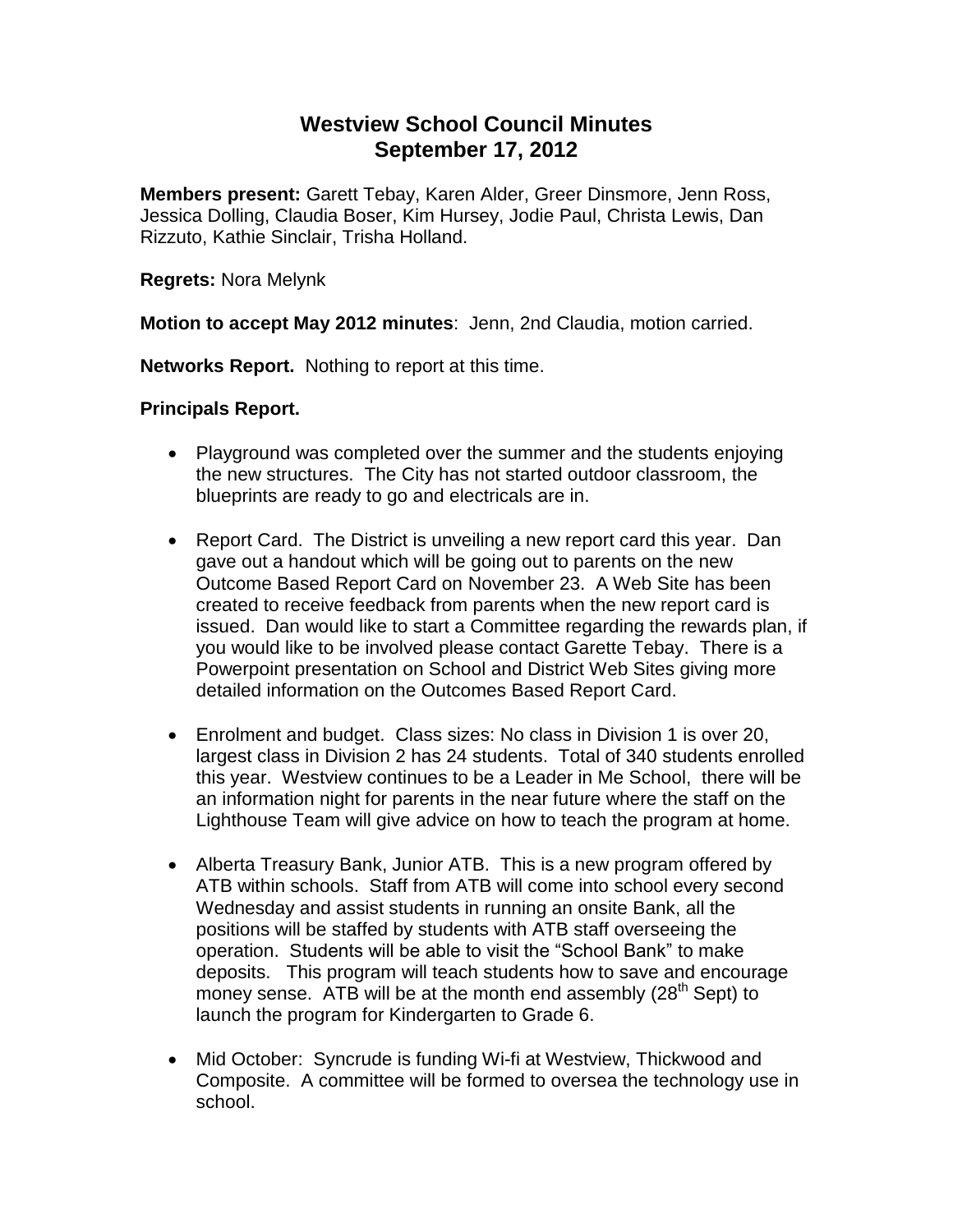### **New Business**

A date was set for the AGM. As 30 days notice is needed the date has been set for Monday, 22<sup>nd</sup> October at 7:00pm in the Library. A global email will go out to parents and there will be reminder notes in the Agendas.

**Motion to adjourn meeting:** Jessica, 2<sup>nd</sup> Trisha, motion carried..